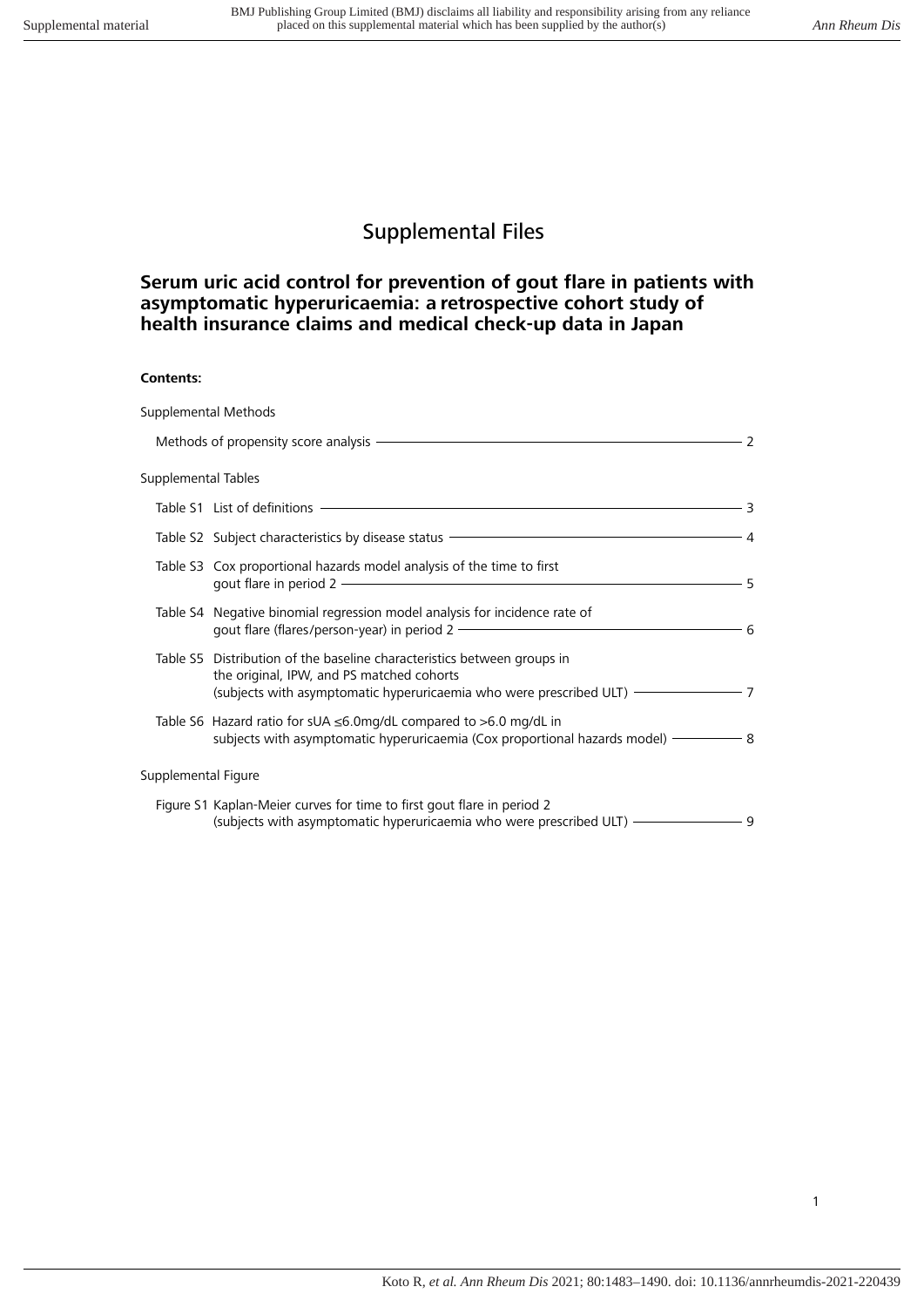#### **Supplemental Methods**

#### **Methods of propensity score analysis**

A multivariate logistic regression model was used to estimate the propensity score. Explanatory variables were age and estimated glomerular filtration rate (eGFR) at the follow-up date, number of measurements of serum uric acid levels (sUA) in period 1, number of comorbidities of interest in period 1, sex, presence of comorbidities in period 1 (hypertension, type 2 diabetes, ischemic heart disease, heart failure, cerebrovascular disease, hyperlipidaemia), and drug prescriptions in period 1 (antihyperlipidaemic drug, angiotensinconverting enzyme (ACE) inhibitor, angiotensin II receptor blocker (ARB), diuretic drug, antidiabetic drug). Goodness of fit of the propensity score was evaluated by the Hosmer-Lemeshow test and the C statistic. If eGFR measurements were missing for the follow-up date, values from the index date were used. Because goodness of fit was improved by adding quadratic terms to the explanatory variables, the propensity score was estimated from a model that included those quadratic terms.

We conducted 3 analyses to estimate effects: inverse probability weighting (IPW), propensity score matching (PS match), and analysis of the original cohort. IPW using the propensity score was employed to estimate the average treatment effect (ATE), as well as average treatment effect for the treated (ATT) in the groups having sUA ≤6.0 mg/dL, at the follow-up date. For PS match, 1:1 matching protocol without replacement (greedy nearest neighbour matching) was used, with calliper width equal to 0.2 of the standard deviation of the logit of the propensity score. Analysis of the original cohort was also performed without using the propensity score. The primary analysis was the ATE, estimated by the IPW. Other analyses were performed to confirm the robustness of the primary analysis findings.

Before and after the propensity score analysis, standardized differences were calculated to assess betweengroup balance for all baseline characteristics. For a given covariate, standardized differences of <0.1 indicate a relatively small imbalance. Each analysis used Kaplan-Meier curves to estimate the time to first gout flare in period 2. Univariate analysis was performed using the Cox proportional hazards model, with group (sUA ≤6.0 mg/dL or >6.0 mg/dL) as a covariate. Multivariable analysis was also applied to the original cohort.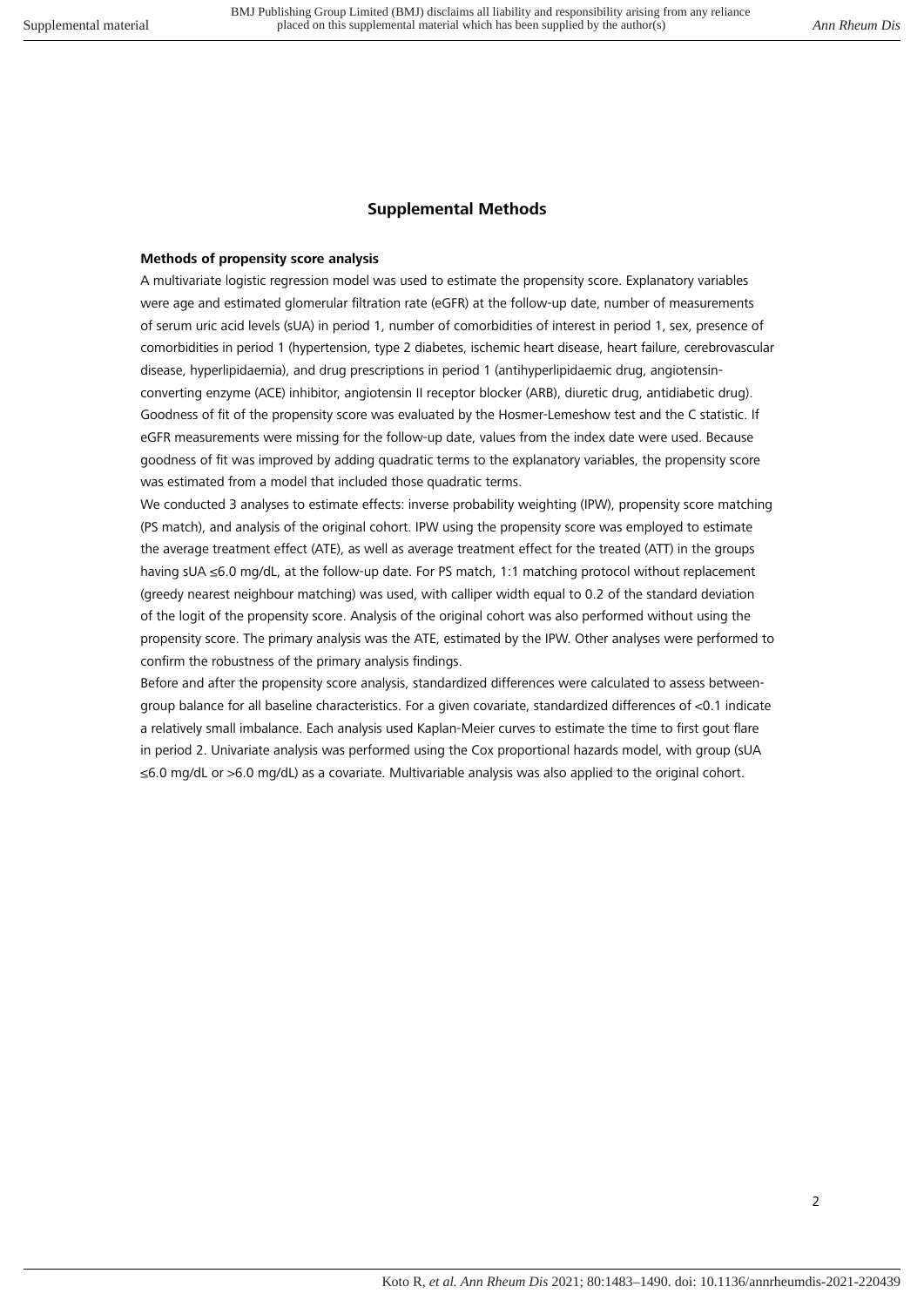## **Supplemental Tables**

#### **Table S1** List of definitions

#### **Definitions of patient characteristics**

- · Hypertension: ICD10 code I10-I15 (Hypertensive diseases)
- · Type 2 diabetes : ICD10 code E11 ( Type 2 diabetes mellitus), E12 (Malnutrition-related diabetes mellitus), E13 (Other specified diabetes mellitus) or E14 (Unspecified diabetes mellitus)
- · Ischemic heart disease: ICD10 code I20-I25 (Ischemic heart diseases)
- · Heart failure: ICD10 code I50 (Heart failure)
- · Cerebrovascular disease: ICD10 code I60-I69 (Cerebrovascular diseases)
- · Hyperlipidaemia: ICD10 code E78 (Disorders of lipoprotein metabolism and other lipidaemias)

#### **Definitions of drugs**

- · Antihyperlipidaemic drug: ATC codes C10A (Cholesterol and triglyceride regulating preparations), C10B (Anti-atheroma preparations of natural origin), or C11A (Lipid-regulating cardiovascular multitherapy combination products)
- · ACE inhibitor: ATC code C09A (ACE inhibitors, plain)
- · ARB: ATC code C09C (Angiotensin II antagonists, plain), C09D1 (Angiotensin II antagonists combinations with antihypertensive (C2) and/or diuretics) or C09D3 (Angiotensin II antagonists combinations with calcium antagonists)
- · Diuretic drug: ATC code C03 (Diuretics)
- · Antidiabetic drug: ATC code A10C (Human insulins and analogues), A10H (Sulphonylurea antidiabetic), A10J (Biguanide antidiabetics), A10K (Glitazone antidiabetics), A10L (Alphaglucosidase inhibitor antidiabetics), A10M (Glinide antidiabetics), A10N (DPP-IV inhibitor antidiabetics), A10P (SGLT2 inhibitor antidiabetics), A10S (GLP-1 agonist antidiabetics), or A10X (Other drugs used in diabetes).

ACE, angiotensin-converting enzyme; ARB, angiotensin II receptor blocker; ATC, anatomical therapeutic chemical; DPP-IV, dipeptidyl peptidase IV; GLP-1, glucagon like peptide-1; ICD, international statistical classification of diseases and related health problems; SGLT2, sodium-glucose cotransporter 2.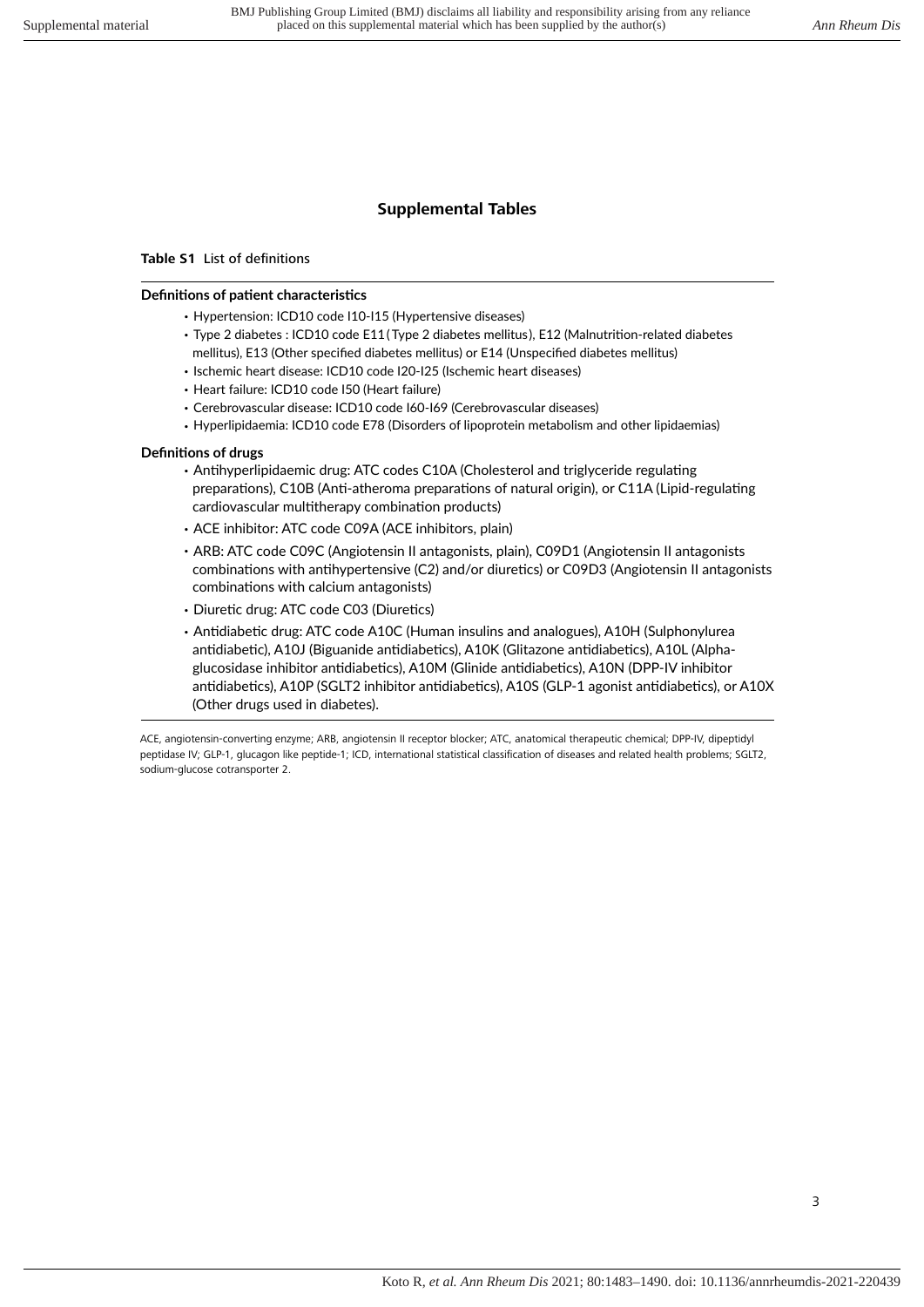#### **Table S2** Subject characteristics by disease status

|                                          |                         | Asymptomatic hyperuricaemia |                           | Gout                   |                                                                                                          |                        | No treatment All<br>required |                              |
|------------------------------------------|-------------------------|-----------------------------|---------------------------|------------------------|----------------------------------------------------------------------------------------------------------|------------------------|------------------------------|------------------------------|
|                                          | ULT $(+)$               |                             | ULT $(-)$                 | ULT $(+)$              |                                                                                                          | ULT $(-)$              | ULT $(-)$                    |                              |
|                                          |                         |                             |                           |                        | sUA ≤6.0 mg/dL sUA >6.0 mg/dL sUA ≥8.0 mg/dL sUA ≤6.0 mg/dL sUA >6.0 mg/dL sUA ≥8.0 mg/dL sUA <8.0 mg/dL |                        |                              |                              |
|                                          | $n = 337$               | $n = 884$                   | n=7049                    | $n = 101$              | $n = 303$                                                                                                | n=107                  | n=10 480                     | n=19 261                     |
| Age, years                               |                         |                             |                           |                        |                                                                                                          |                        |                              |                              |
| $Mean \pm SD$                            | $49.0 \pm 8.8$          | $46.2 \pm 9.3$              | $43.8 \pm 9.2$            | $50.1 \pm 8.6$         | $46.6 \pm 8.8$                                                                                           | $45.5 \pm 8.6$         | $44.1 \pm 9.5$               | $44.2 \pm 9.4$               |
| n (%)                                    |                         |                             |                           |                        |                                                                                                          |                        |                              |                              |
| 18-19                                    | $\mathbf{0}$            | $\mathbf 0$                 | $\mathbf{0}$              | $\mathbf{0}$           | $\mathbf 0$                                                                                              | 0                      | $\mathbf 0$                  | 0                            |
| $20 - 29$<br>30-39                       | 4(1.2)<br>47 (13.9)     | 40(4.5)<br>152 (17.2)       | 432 (6.1)<br>1785 (25.3)  | 2(2.0)<br>10(9.9)      | 9(3.0)<br>51 (16.8)                                                                                      | 2(1.9)<br>23 (21.5)    | 720 (6.9)<br>2495 (23.8)     | 1209 (6.3)<br>4563 (23.7)    |
| 40-49                                    | 114 (33.8)              | 372 (42.1)                  | 2904 (41.2)               | 35 (34.7)              | 134 (44.2)                                                                                               | 49 (45.8)              | 4148 (39.6)                  | 7756 (40.3)                  |
| 50-59                                    | 136 (40.4)              | 261 (29.5)                  | 1648 (23.4)               | 42 (41.6)              | 82 (27.1)                                                                                                | 26 (24.3)              | 2629 (25.1)                  | 4824 (25.0)                  |
| $60 - 69$                                | 35 (10.4)               | 57(6.4)                     | 264 (3.7)                 | 11(10.9)               | 26(8.6)                                                                                                  | 7(6.5)                 | 468 (4.5)                    | 868 (4.5)                    |
| $\geq 70$                                | 1(0.3)                  | 2(0.2)                      | 16(0.2)                   | 1(1.0)                 | 1(0.3)                                                                                                   | 0                      | 20(0.2)                      | 41(0.2)                      |
| Sex, n (%)                               |                         |                             |                           |                        |                                                                                                          |                        |                              |                              |
| Male                                     | 330 (97.9)              | 872 (98.6)                  | 6952 (98.6)               | 100 (99.0)             | 301 (99.3)                                                                                               | 107 (100.0)            | 10 262 (97.9)                | 18 924 (98.3)                |
| Female                                   | 7(2.1)                  | 12(1.4)                     | 97 (1.4)                  | 1(1.0)                 | 2(0.7)                                                                                                   | 0                      | 218(2.1)                     | 337 (1.7)                    |
| eGFR, mL/min/1.73m <sup>2</sup> *        |                         |                             |                           |                        |                                                                                                          |                        |                              |                              |
| Mean±SD                                  | $72.93 \pm 17.21$       | $71.53 \pm 15.11$           | $74.45 \pm 14.26$         | $73.11 \pm 12.07$      | $72.43 \pm 14.89$                                                                                        | $72.77 \pm 12.83$      | $78.52 \pm 14.21$            | $76.46 \pm 14.51$            |
| n (%)                                    |                         |                             |                           |                        |                                                                                                          |                        |                              |                              |
| $\geq 90$                                | 40 (11.9)               | 93 (10.5)                   | 897 (12.7)                | 7(6.9)                 | 36 (11.9)                                                                                                | 11(10.3)               | 2004 (19.1)                  | 3088 (16.0)                  |
| ≥60, < 90                                | 243 (72.1)              | 603 (68.2)                  | 5226 (74.1)               | 80 (79.2)              | 212 (70.0)                                                                                               | 81(75.7)               | 7726 (73.7)                  | 14 171 (73.6)                |
| $\geq 30, \leq 60$                       | 46 (13.6)               | 183 (20.7)                  | 910 (12.9)                | 14 (13.9)              | 55 (18.2)                                                                                                | 15 (14.0)              | 737 (7.0)                    | 1960 (10.2)                  |
| ≥15, < 30<br>$<$ 15                      | 3(0.9)                  | 4(0.5)                      | 10(0.1)<br>$6$ ( $<$ 0.1) | $\mathbf 0$<br>0       | 0<br>0                                                                                                   | 0<br>0                 | $6$ ( $<$ 0.1)<br>$7 (-0.1)$ | 23(0.1)<br>$19 (=0.1)$       |
|                                          | 5(1.5)                  | 1(0.1)                      |                           |                        |                                                                                                          |                        |                              |                              |
| $\geq 60$<br>< 60                        | 283 (84.0)<br>54 (16.0) | 696 (78.7)<br>188 (21.3)    | 6123 (86.9)<br>926 (13.1) | 87 (86.1)<br>14 (13.9) | 248 (81.8)<br>55 (18.2)                                                                                  | 92 (86.0)<br>15 (14.0) | 9730 (92.8)<br>750 (7.2)     | 17 259 (89.6)<br>2002 (10.4) |
| sUA, mg/dL                               |                         |                             |                           |                        |                                                                                                          |                        |                              |                              |
| Mean±SD<br>n (%)                         | $5.30 \pm 0.65$         | $7.48 \pm 0.99$             | $8.64 \pm 0.61$           | $5.28 \pm 0.64$        | $7.78 \pm 1.21$                                                                                          | $8.74 \pm 0.59$        | $7.20 \pm 0.57$              | $7.71 \pm 1.00$              |
| -8                                       | 337 (100.0)             | 617 (69.8)                  | 0                         | 101 (100.0)            | 180 (59.4)                                                                                               | 0                      | 10 480 (100.0)               | 11 715 (60.8)                |
| $\ge 8, < 9$                             | 0                       | 199 (22.5)                  | 5393 (76.5)               | 0                      | 73 (24.1)                                                                                                | 77 (72.0)              | 0                            | 5742 (29.8)                  |
| ≥9, <10                                  | $\pmb{0}$               | 56(6.3)                     | 1390 (19.7)               | 0                      | 34 (11.2)                                                                                                | 25 (23.4)              | 0                            | 1505 (7.8)                   |
| $\geq 10$                                | 0                       | 12(1.4)                     | 266 (3.8)                 | 0                      | 16(5.3)                                                                                                  | 5(4.7)                 | 0                            | 299 (1.6)                    |
| Comorbidities of interest, n (%)         |                         |                             |                           |                        |                                                                                                          |                        |                              |                              |
| Hypertension                             | 173 (51.3)              | 339 (38.3)                  | 990 (14.0)                | 29 (28.7)              | 55 (18.2)                                                                                                | 17 (15.9)              | 1550 (14.8)                  | 3153 (16.4)                  |
| Type 2 diabetes                          | 62 (18.4)               | 134 (15.2)                  | 391 (5.5)                 | 11(10.9)               | 28 (9.2)                                                                                                 | 12 (11.2)              | 703 (6.7)                    | 1341 (7.0)                   |
| Ischemic heart disease                   | 19(5.6)                 | 37(4.2)                     | 149(2.1)                  | 5(5.0)                 | 7(2.3)                                                                                                   | 3(2.8)                 | 213(2.0)                     | 433 (2.2)                    |
| Heart failure<br>Cerebrovascular disease | 16(4.7)<br>20(5.9)      | 36(4.1)<br>35(4.0)          | 124 (1.8)<br>79 (1.1)     | 4(4.0)<br>3(3.0)       | 10(3.3)<br>6(2.0)                                                                                        | 2(1.9)<br>3(2.8)       | 184 (1.8)<br>180(1.7)        | 376 (2.0)<br>326 (1.7)       |
| Hyperlipidaemia                          | 196 (58.2)              | 458 (51.8)                  | 984 (14.0)                | 32 (31.7)              | 78 (25.7)                                                                                                | 19 (17.8)              | 1716 (16.4)                  | 3483 (18.1)                  |
| Number of comorbidities, n (%)           |                         |                             |                           |                        |                                                                                                          |                        |                              |                              |
| $\mathbf 0$                              | 61(18.1)                | 228 (25.8)                  | 4801 (68.1)               | 43 (42.6)              | 158 (52.1)                                                                                               | 66 (61.7)              | 7291 (69.6)                  | 12 648 (65.7)                |
| 1                                        | 116 (34.4)              | 306 (34.6)                  | 1404 (19.9)               | 33 (32.7)              | 90(29.7)                                                                                                 | 27 (25.2)              | 1872 (17.9)                  | 3848 (20.0)                  |
| $\overline{2}$                           | 84 (24.9)               | 205 (23.2)                  | 493 (7.0)                 | 14 (13.9)              | 28 (9.2)                                                                                                 | 4(3.7)                 | 785 (7.5)                    | 1613 (8.4)                   |
| 3                                        | 52 (15.4)               | 94 (10.6)                   | 214(3.0)                  | 7(6.9)                 | 16(5.3)                                                                                                  | 4(3.7)                 | 342 (3.3)                    | 729 (3.8)                    |
| 4                                        | 20(5.9)                 | 32 (3.6)                    | 86 (1.2)                  | 4(4.0)                 | 10(3.3)                                                                                                  | 6(5.6)                 | 136(1.3)                     | 294 (1.5)                    |
| 5                                        | 4(1.2)                  | 14 (1.6)                    | 41(0.6)                   | 0                      | 1(0.3)                                                                                                   | 0                      | 41(0.4)                      | 101(0.5)                     |
| 6                                        | 0                       | 4(0.5)                      | 8(0.1)                    | 0                      | 0                                                                                                        | 0                      | 12(0.1)                      | 24(0.1)                      |
| $\overline{7}$                           | 0                       | 1(0.1)                      | $2 (-0.1)$                | 0                      | $\pmb{0}$                                                                                                | 0                      | $1 (-0.1)$                   | $4$ ( $<$ 0.1)               |
| Concomitant medications, n (%)           |                         |                             |                           |                        |                                                                                                          |                        |                              |                              |
| Antihyperlipidaemic drug 156 (46.3)      |                         | 281 (31.8)                  | 458 (6.5)                 | 20 (19.8)              | 47 (15.5)                                                                                                | 9(8.4)                 | 827 (7.9)                    | 1798 (9.3)                   |
| ACE inhibitor                            | 9(2.7)                  | 19(2.1)                     | 55 (0.8)                  | 1(1.0)                 | 4(1.3)                                                                                                   | 0                      | 71(0.7)                      | 159 (0.8)                    |
| ARB                                      | 115 (34.1)              | 222 (25.1)                  | 618 (8.8)                 | 17 (16.8)              | 27 (8.9)                                                                                                 | 12 (11.2)              | 960 (9.2)                    | 1971 (10.2)                  |
| Diuretic drug<br>Antidiabetic drug       | 18(5.3)                 | 53 (6.0)                    | 141 (2.0)                 | 2(2.0)                 | 3(1.0)                                                                                                   | 3(2.8)                 | 186 (1.8)                    | 406 (2.1)                    |
|                                          | 24 (7.1)                | 47 (5.3)                    | 140 (2.0)                 | 1(1.0)                 | 5(1.7)                                                                                                   | 6(5.6)                 | 249 (2.4)                    | 472 (2.5)                    |

\*eGFR (male) = 194 × sCr<sup>-1.094</sup> × age<sup>-0.287</sup>, eGFR (female) = 194 × sCr<sup>-1.094</sup> × age<sup>-0.287</sup> × 0.739. Data at the index date were used if data at the follow-up date were missing.

ACE, angiotensin-converting enzyme; ARB, angiotensin II receptor blocker; eGFR, estimated glomerular filtration rate; SD, standard deviation; sUA, serum uric acid levels; ULT, urate-lowering therapy.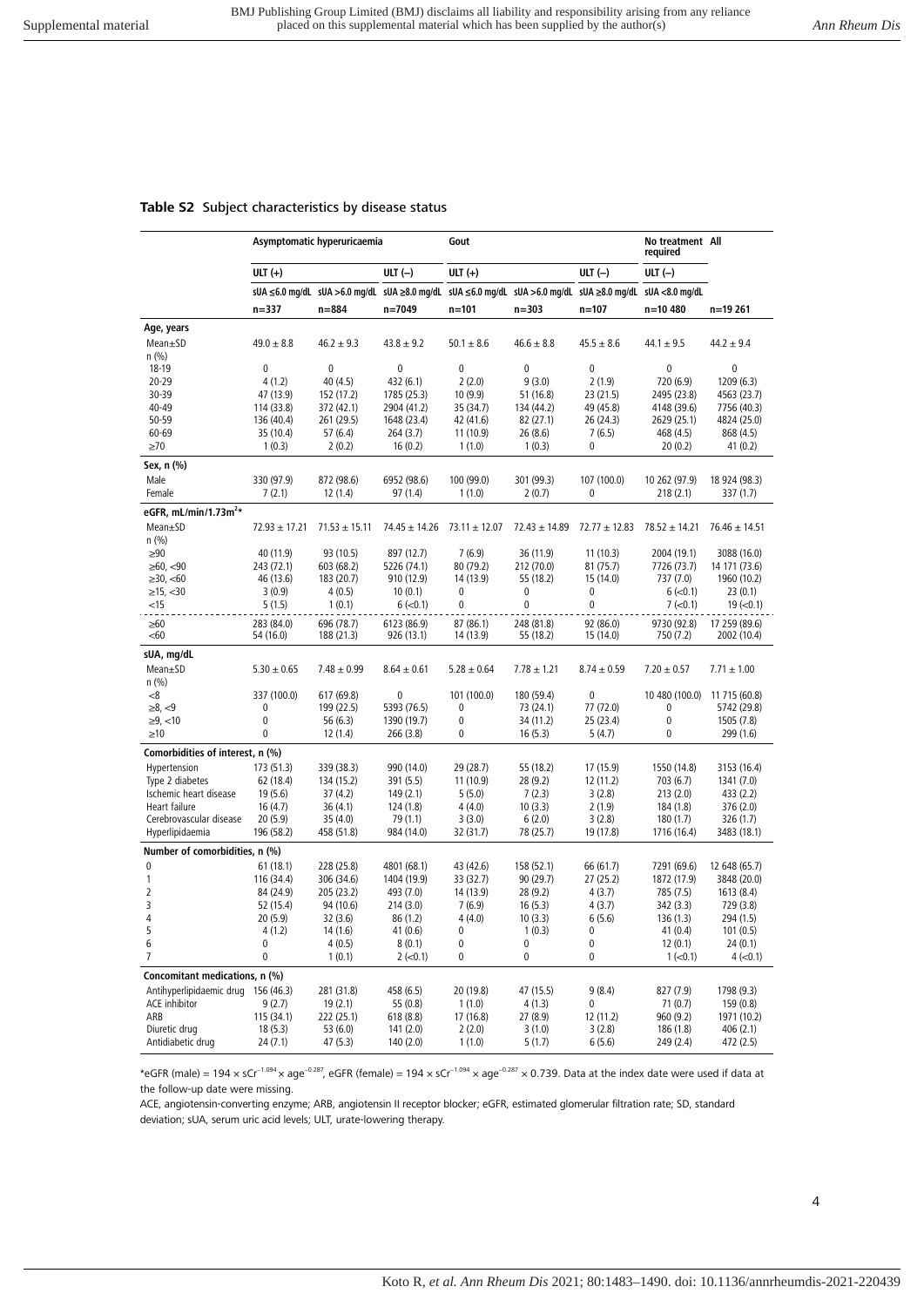#### **Table S3** Cox proportional hazards model analysis of the time to first gout flare in period 2

#### (A) Subjects with asymptomatic hyperuricaemia

| <b>Parameter category</b>               | n    | Median time (95% CI) | <b>Unadjusted</b><br>HR (95% CI) | Adjusted <sup>†</sup><br>HR (95% CI) | P value |
|-----------------------------------------|------|----------------------|----------------------------------|--------------------------------------|---------|
| Age, years                              |      |                      |                                  |                                      |         |
| 18-29                                   | 476  | $-(-, -)$            | 1.00                             | 1.00                                 |         |
| 30-39                                   | 1984 | $-(-, -)$            | 1.54(1.10, 2.16)                 | 1.55(1.10, 2.18)                     | 0.012   |
| $40 - 49$                               | 3390 | $-(-, -)$            | 2.05 (1.48, 2.83)                | 2.09 (1.49, 2.91)                    | < 0.001 |
| 50-59                                   | 2045 | $-(-, -)$            | 2.14 (1.53, 2.98)                | 2.32 (1.64, 3.27)                    | < 0.001 |
| $\geq 60$                               | 375  | $-(-, -)$            | 2.17 (1.44, 3.27)                | 2.48 (1.61, 3.82)                    | < 0.001 |
| Sex                                     |      |                      |                                  |                                      |         |
| Male                                    | 8154 | $-(-, -)$            | 1.00                             | 1.00                                 |         |
| Female                                  | 116  | $-(-, -)$            | 0.43(0.20, 0.90)                 | 0.42(0.20, 0.89)                     | 0.023   |
| eGFR, mL/min/1.73 $m2*$                 |      |                      |                                  |                                      |         |
| $\geq 90$                               | 1030 | $-(-, -)$            | 1.00                             | 1.00                                 |         |
| $\geq 60, < 90$                         | 6072 | $-(-, -)$            | 1.30(1.07, 1.57)                 | 1.11(0.91, 1.35)                     | 0.304   |
| <60                                     | 1168 | $-(-, -)$            | 1.67(1.33, 2.09)                 | 1.70 (1.30, 2.22)                    | < 0.001 |
| Number of comorbidities of interest     |      |                      |                                  |                                      |         |
| 0                                       | 5090 | $-(-, -)$            | 1.00                             | 1.00                                 |         |
|                                         | 1826 | $-(-, -)$            | 1.07 (0.93, 1.23)                | 0.81(0.69, 0.96)                     | 0.016   |
| 2                                       | 782  | $-(-, -)$            | 0.87(0.70, 1.07)                 | 0.66(0.52, 0.83)                     | < 0.001 |
| 3                                       | 360  | $-(-, -)$            | 0.68(0.49, 0.95)                 | 0.49(0.34, 0.70)                     | < 0.001 |
| $\geq 4$                                | 212  | $-(-, -)$            | 0.66(0.42, 1.03)                 | 0.43(0.27, 0.69)                     | < 0.001 |
| sUA control                             |      |                      |                                  |                                      |         |
| ULT $(-)$ , sUA (mg/dL) $\geq 8.0$      | 7049 | $-(-, -)$            | 1.00                             | 1.00                                 |         |
| ULT $(+)$ , sUA (mg/dL) $\leq$ 5.0      | 88   | $-(-, -)$            | 0.58(0.29, 1.15)                 | 0.64(0.32, 1.29)                     | 0.216   |
| ULT (+), $5.0 <$ sUA (mg/dL) $\leq 6.0$ | 249  | $-(-, -)$            | 0.40(0.24, 0.66)                 | 0.45(0.27, 0.76)                     | 0.002   |
| ULT (+), $6.0 <$ sUA (mg/dL) $\leq 7.0$ | 358  | $-(-, -)$            | 0.86(0.64, 1.16)                 | 0.97(0.71, 1.32)                     | 0.839   |
| ULT $(+)$ , sUA (mg/dL) >7.0            | 526  | $-(-, -)$            | 1.18(0.95, 1.46)                 | 1.29 (1.04, 1.61)                    | 0.022   |

#### (B) Subjects with gout

| <b>Parameter category</b>               | n   | Median time (95% CI) | <b>Unadjusted</b><br>HR (95% CI) | Adjusted <sup>†</sup><br>HR (95% CI) | P value |
|-----------------------------------------|-----|----------------------|----------------------------------|--------------------------------------|---------|
| Age, years                              |     |                      |                                  |                                      |         |
| 18-29                                   | 13  | 76.0 $(26.0, -)$     | 1.00                             | 1.00                                 |         |
| 30-39                                   | 84  | $-(187.7,-)$         | 0.58(0.27, 1.24)                 | 0.59(0.27, 1.28)                     | 0.178   |
| $40 - 49$                               | 218 | 146.9 (94.9, 186.7)  | 0.89(0.43, 1.81)                 | 0.99(0.47, 2.08)                     | 0.977   |
| $50 - 59$                               | 150 | $164.6(114.6, -)$    | 0.80(0.39, 1.65)                 | 0.99(0.46, 2.12)                     | 0.970   |
| $\geq 60$                               | 46  | $142.1 (72.4, -)$    | 0.78(0.35, 1.75)                 | 1.09(0.45, 2.60)                     | 0.851   |
| Sex                                     |     |                      |                                  |                                      |         |
| Male                                    | 508 | 164.6 (139.9, 220.4) | 1.00                             | 1.00                                 |         |
| Female                                  | 3   | $-(22.0,-)$          | 0.61(0.09, 4.35)                 | 0.80(0.11, 5.93)                     | 0.826   |
| eGFR, mL/min/1.73m <sup>2*</sup>        |     |                      |                                  |                                      |         |
| $\geq 90$                               | 54  | 112.7 $(50.3, -)$    | 1.00                             | 1.00                                 |         |
| $\geq 60.$ <90                          | 373 | 169.7 (131.6, 220.4) | 0.89(0.61, 1.32)                 | 0.81(0.54, 1.22)                     | 0.314   |
| < 60                                    | 84  | $164.6(133.4, -)$    | 0.80(0.50, 1.28)                 | 0.64(0.37, 1.10)                     | 0.109   |
| Number of comorbidities of interest     |     |                      |                                  |                                      |         |
| 0                                       | 267 | 169.7 (128.6, 216.7) | 1.00                             | 1.00                                 |         |
|                                         | 150 | $158.3(110.3, -)$    | 1.02(0.78, 1.35)                 | 1.09(0.81, 1.48)                     | 0.572   |
| 2                                       | 46  | $-(99.4,-)$          | 0.81(0.50, 1.32)                 | 0.82(0.49.1.38)                      | 0.454   |
| 3                                       | 27  | $70.6(18.0,-)$       | 1.15(0.66, 1.99)                 | 1.13(0.64, 2.01)                     | 0.667   |
| $\geq 4$                                | 21  | $164.6(71.1,-)$      | 0.96(0.52, 1.78)                 | 1.08(0.55, 2.12)                     | 0.815   |
| sUA control                             |     |                      |                                  |                                      |         |
| ULT (-), sUA (mg/dL) $\geq$ 8.0         | 107 | $158.3(120.6, -)$    | 1.00                             | 1.00                                 |         |
| ULT $(+)$ , sUA (mg/dL) $\leq$ 5.0      | 33  | $127.6(14.9,-)$      | 1.24(0.73, 2.12)                 | 1.22(0.71, 2.10)                     | 0.465   |
| ULT (+), $5.0 <$ sUA (mg/dL) $\leq 6.0$ | 68  | $-$ (164.6, $-$ )    | 0.70(0.44, 1.11)                 | 0.65(0.40.1.05)                      | 0.078   |
| ULT $(+)$ , 6.0< sUA (mg/dL) $\leq$ 7.0 | 102 | $-$ (176.3. $-$ )    | 0.78(0.53, 1.17)                 | 0.76(0.51, 1.14)                     | 0.179   |
| ULT $(+)$ , sUA (mg/dL) >7.0            | 201 | 125.6 (87.3, 157.1)  | 1.23 (0.89, 1.69)                | 1.23(0.89, 1.70)                     | 0.207   |

\*eGFR (male) = 194 × sCr−1.094 × age−0.287, eGFR (female) = 194 × sCr−1.094 × age−0.287 × 0.739. Data at the index date were used if data at the follow-up date were missing.

† Sex, number of comorbidities of interest in period 1, and age, eGFR, and sUA control at the follow-up date were included in the model.

CI, confidence interval; eGFR, estimated glomerular filtration rate; HR, hazard ratio; sUA, serum uric acid levels; ULT, urate-lowering therapy.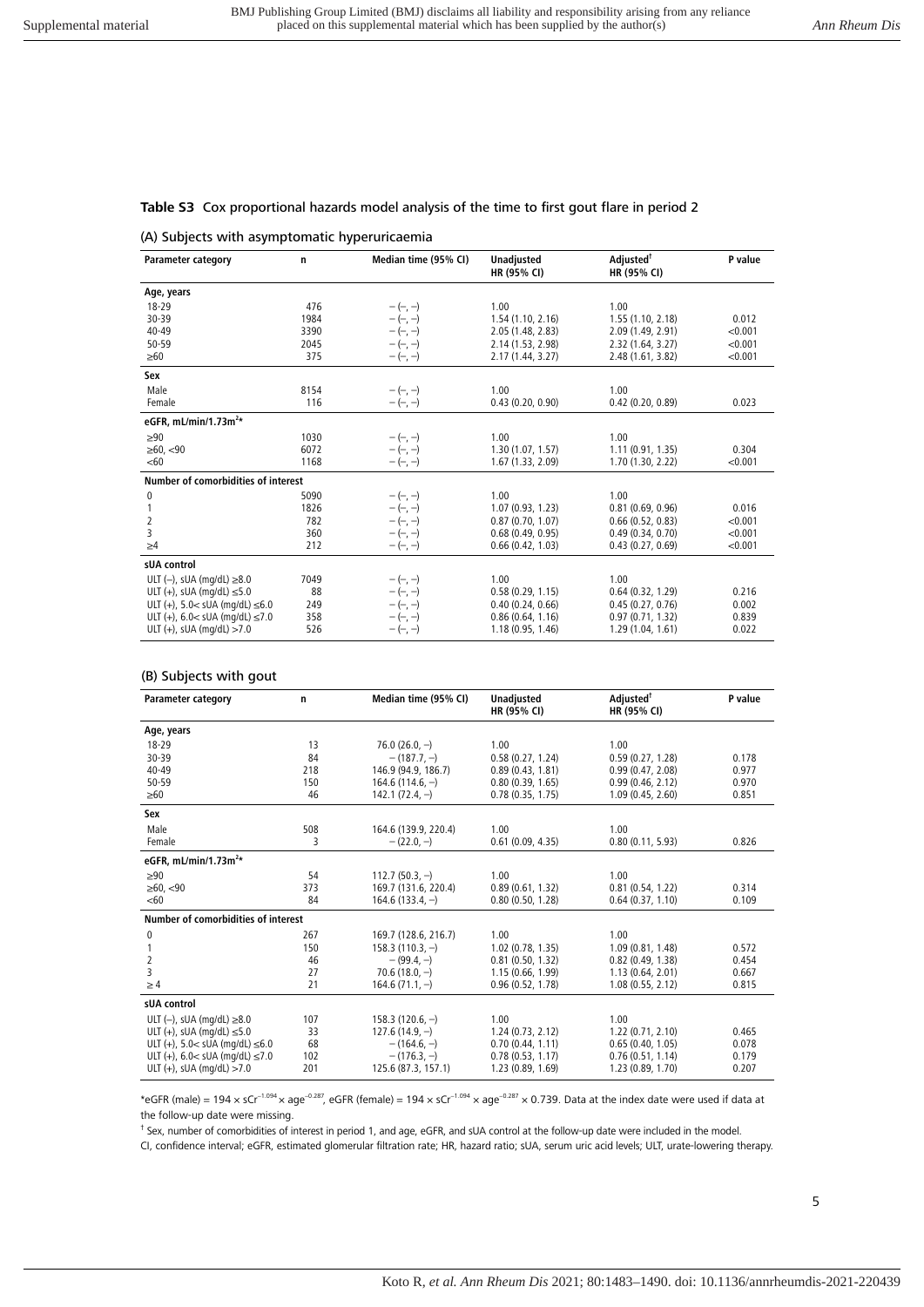#### **Table S4** Negative binomial regression model analysis for incidence rate of gout flare (flares/person-year) in period 2

#### (A) Subjects with asymptomatic hyperuricaemia

| <b>Parameter category</b>               | n    | Univariable                                       |                       | Multivariable <sup>†</sup>                        |                       |         |  |
|-----------------------------------------|------|---------------------------------------------------|-----------------------|---------------------------------------------------|-----------------------|---------|--|
|                                         |      | Incidence rate<br>(95% CI),<br>flares/person-year | <b>RR</b><br>(95% CI) | Incidence rate<br>(95% CI),<br>flares/person-year | <b>RR</b><br>(95% CI) | P value |  |
| Age, years                              |      |                                                   |                       |                                                   |                       |         |  |
| $18 - 29$                               | 476  | 0.040(0.029, 0.056)                               | 1.00                  | 0.015(0.009, 0.025)                               | 1.00                  |         |  |
| 30-39                                   | 1984 | 0.060(0.052, 0.069)                               | 1.47(1.03, 2.11)      | 0.023(0.014, 0.035)                               | 1.52 (1.06, 2.17)     | 0.023   |  |
| $40 - 49$                               | 3390 | 0.081(0.073, 0.090)                               | 2.00 (1.42, 2.82)     | 0.031(0.021, 0.048)                               | 2.12 (1.49, 3.02)     | < 0.001 |  |
| $50 - 59$                               | 2045 | $0.092$ (0.080, 0.105)                            | 2.26(1.59.3.22)       | 0.038(0.025, 0.058)                               | 2.56(1.77, 3.71)      | < 0.001 |  |
| $\geq 60$                               | 375  | 0.094(0.068, 0.130)                               | 2.33 (1.47, 3.69)     | 0.040(0.024, 0.066)                               | 2.67 (1.65, 4.32)     | < 0.001 |  |
| Sex                                     |      |                                                   |                       |                                                   |                       |         |  |
| Male                                    | 8154 | 0.077(0.072, 0.083)                               | 1.00                  | 0.044(0.035, 0.056)                               | 1.00                  |         |  |
| Female                                  | 116  | 0.033(0.016, 0.067)                               | 0.43(0.21, 0.87)      | 0.017(0.008, 0.036)                               | 0.39(0.19, 0.79)      | 0.009   |  |
| eGFR, mL/min/1.73 $m^{2*}$              |      |                                                   |                       |                                                   |                       |         |  |
| $\geq 90$                               | 1030 | 0.064(0.052, 0.078)                               | 1.00                  | 0.024(0.015, 0.038)                               | 1.00                  |         |  |
| $\geq 60, < 90$                         | 6072 | 0.074(0.068, 0.081)                               | 1.17(0.94, 1.45)      | 0.023(0.015, 0.036)                               | 0.97(0.77, 1.22)      | 0.799   |  |
| < 60                                    | 1168 | 0.101(0.085, 0.121)                               | 1.59 (1.21, 2.08)     | 0.038(0.024, 0.059)                               | 1.58(1.15, 2.17)      | 0.004   |  |
| Number of comorbidities of interest     |      |                                                   |                       |                                                   |                       |         |  |
| 0                                       | 5090 | 0.078(0.072, 0.085)                               | 1.00                  | 0.044(0.028, 0.068)                               | 1.00                  |         |  |
|                                         | 1826 | $0.082$ (0.071, 0.095)                            | 1.05(0.89, 1.25)      | 0.033(0.021, 0.052)                               | 0.76(0.62, 0.93)      | 0.007   |  |
| 2                                       | 782  | 0.071(0.057, 0.089)                               | 0.91(0.71, 1.16)      | 0.031(0.020, 0.049)                               | 0.71(0.54, 0.93)      | 0.013   |  |
| 3                                       | 360  | 0.057(0.040, 0.082)                               | 0.73(0.51, 1.06)      | 0.024(0.014, 0.040)                               | 0.54(0.37, 0.81)      | 0.002   |  |
| $\geq 4$                                | 212  | 0.044(0.027, 0.072)                               | 0.57(0.34, 0.93)      | 0.015(0.008, 0.028)                               | 0.34(0.20, 0.58)      | < 0.001 |  |
| sUA control                             |      |                                                   |                       |                                                   |                       |         |  |
| ULT $(-)$ , sUA (mg/dL) $\geq$ 8.0      | 7049 | 0.078(0.073, 0.084)                               | 1.00                  | 0.035(0.024, 0.051)                               | 1.00                  |         |  |
| ULT $(+)$ , sUA (mg/dL) $\leq$ 5.0      | 88   | 0.048(0.023, 0.102)                               | 0.62(0.29, 1.31)      | 0.023(0.010, 0.053)                               | 0.65(0.31, 1.39)      | 0.269   |  |
| ULT (+), $5.0 <$ sUA (mg/dL) $\leq 6.0$ | 249  | 0.028(0.017, 0.046)                               | 0.36(0.21, 0.59)      | 0.014(0.008, 0.027)                               | 0.40(0.24, 0.68)      | 0.001   |  |
| ULT $(+)$ , 6.0< sUA (mg/dL) $\leq$ 7.0 | 358  | 0.063(0.044, 0.089)                               | 0.81(0.56, 1.15)      | 0.032(0.019, 0.053)                               | 0.91(0.64, 1.31)      | 0.624   |  |
| ULT $(+)$ , sUA (mg/dL) >7.0            | 526  | $0.092$ (0.071, 0.120)                            | 1.18(0.90, 1.55)      | 0.043(0.027, 0.068)                               | 1.23(0.93, 1.63)      | 0.141   |  |

#### (B) Subjects with gout

| <b>Parameter category</b>               | n   | <b>Univariable</b>                                |                       | Multivariable <sup>†</sup>                        |                       |         |
|-----------------------------------------|-----|---------------------------------------------------|-----------------------|---------------------------------------------------|-----------------------|---------|
|                                         |     | Incidence rate<br>(95% CI),<br>flares/person-year | <b>RR</b><br>(95% CI) | Incidence rate<br>(95% CI),<br>flares/person-year | <b>RR</b><br>(95% CI) | P value |
| Age, years                              |     |                                                   |                       |                                                   |                       |         |
| 18-29                                   | 13  | 0.446(0.188, 1.061)                               | 1.00                  | 0.245(0.061, 0.982)                               | 1.00                  |         |
| 30-39                                   | 84  | 0.302(0.211, 0.432)                               | 0.68(0.27, 1.73)      | 0.170(0.054, 0.539)                               | 0.69(0.27, 1.76)      | 0.442   |
| $40 - 49$                               | 218 | 0.503(0.408, 0.621)                               | 1.13(0.46, 2.75)      | 0.307(0.101, 0.932)                               | 1.25(0.51, 3.04)      | 0.622   |
| 50-59                                   | 150 | 0.446 (0.345, 0.578)                              | 1.00(0.41, 2.47)      | 0.271(0.091, 0.804)                               | 1.10(0.44, 2.74)      | 0.832   |
| $\geq 60$                               | 46  | 0.426(0.265, 0.687)                               | 0.96(0.36, 2.57)      | 0.286 (0.089, 0.916)                              | 1.16(0.42, 3.21)      | 0.769   |
| Sex                                     |     |                                                   |                       |                                                   |                       |         |
| Male                                    | 508 | 0.447(0.388, 0.514)                               | 1.00                  | 0.427(0.314, 0.580)                               | 1.00                  |         |
| Female                                  | 3   | 0.151(0.018, 1.265)                               | 0.34(0.04, 2.84)      | 0.147(0.017, 1.244)                               | 0.34(0.04, 2.87)      | 0.324   |
| eGFR, mL/min/1.73 $m^{2*}$              |     |                                                   |                       |                                                   |                       |         |
| $\geq 90$                               | 54  | 0.467(0.305, 0.716)                               | 1.00                  | 0.319(0.099, 1.028)                               | 1.00                  |         |
| $\geq 60, < 90$                         | 373 | 0.455(0.386, 0.536)                               | 0.97(0.62, 1.54)      | 0.271(0.090, 0.818)                               | 0.85(0.53, 1.35)      | 0.490   |
| < 60                                    | 84  | 0.385(0.269, 0.550)                               | 0.82(0.47, 1.44)      | 0.183(0.059, 0.566)                               | 0.57(0.31, 1.05)      | 0.072   |
| Number of comorbidities of interest     |     |                                                   |                       |                                                   |                       |         |
| 0                                       | 267 | 0.425(0.351, 0.516)                               | 1.00                  | 0.202(0.068, 0.603)                               | 1.00                  |         |
|                                         | 150 | 0.391(0.301, 0.507)                               | 0.92(0.66, 1.27)      | 0.197(0.065, 0.600)                               | 0.97(0.68, 1.39)      | 0.876   |
| 2                                       | 46  | 0.580 (0.371, 0.908)                              | 1.36 (0.84, 2.22)     | 0.309 (0.096, 0.993)                              | 1.53(0.91, 2.55)      | 0.105   |
| 3                                       | 27  | 0.804(0.452, 1.430)                               | 1.89(1.03, 3.47)      | 0.439(0.130, 1.480)                               | 2.17 (1.13, 4.18)     | 0.021   |
| $\geq 4$                                | 21  | 0.330(0.160, 0.678)                               | 0.77(0.37, 1.63)      | 0.183(0.050, 0.677)                               | 0.91(0.41, 2.01)      | 0.807   |
| sUA control                             |     |                                                   |                       |                                                   |                       |         |
| ULT $(-)$ , sUA (mg/dL) $\geq$ 8.0      | 107 | 0.495(0.366, 0.669)                               | 1.00                  | 0.298(0.096, 0.924)                               | 1.00                  |         |
| ULT $(+)$ , sUA (mg/dL) $\leq$ 5.0      | 33  | 0.436(0.253, 0.754)                               | 0.88(0.47, 1.64)      | 0.263(0.077, 0.894)                               | 0.88(0.48, 1.63)      | 0.690   |
| ULT (+), $5.0 <$ sUA (mg/dL) $\leq 6.0$ | 68  | 0.278(0.185, 0.419)                               | 0.56(0.34, 0.93)      | 0.162(0.051, 0.516)                               | 0.54(0.33, 0.91)      | 0.020   |
| ULT (+), $6.0 <$ sUA (mg/dL) $\leq 7.0$ | 102 | 0.455(0.333, 0.622)                               | 0.92(0.60, 1.42)      | 0.273(0.091, 0.823)                               | 0.92(0.59, 1.42)      | 0.694   |
| ULT $(+)$ , sUA (mg/dL) >7.0            | 201 | 0.470(0.377, 0.587)                               | 0.95(0.65, 1.38)      | 0.286(0.094, 0.869)                               | 0.96(0.66, 1.39)      | 0.822   |

\*eGFR (male) = 194 × sCr<sup>-1.094</sup> × age<sup>-0.287</sup>, eGFR (female) = 194 × sCr<sup>-1.094</sup> × age<sup>-0.287</sup> × 0.739. Data at the index date were used if data at the follow-up date were missing.

† Sex, number of comorbidities of interest in period 1, and age, eGFR, and sUA control at the follow-up date were included in the model.

CI, confidence interval; eGFR, estimated glomerular filtration rate; RR, relative incidence rate; sUA, serum uric acid levels; ULT, uratelowering therapy.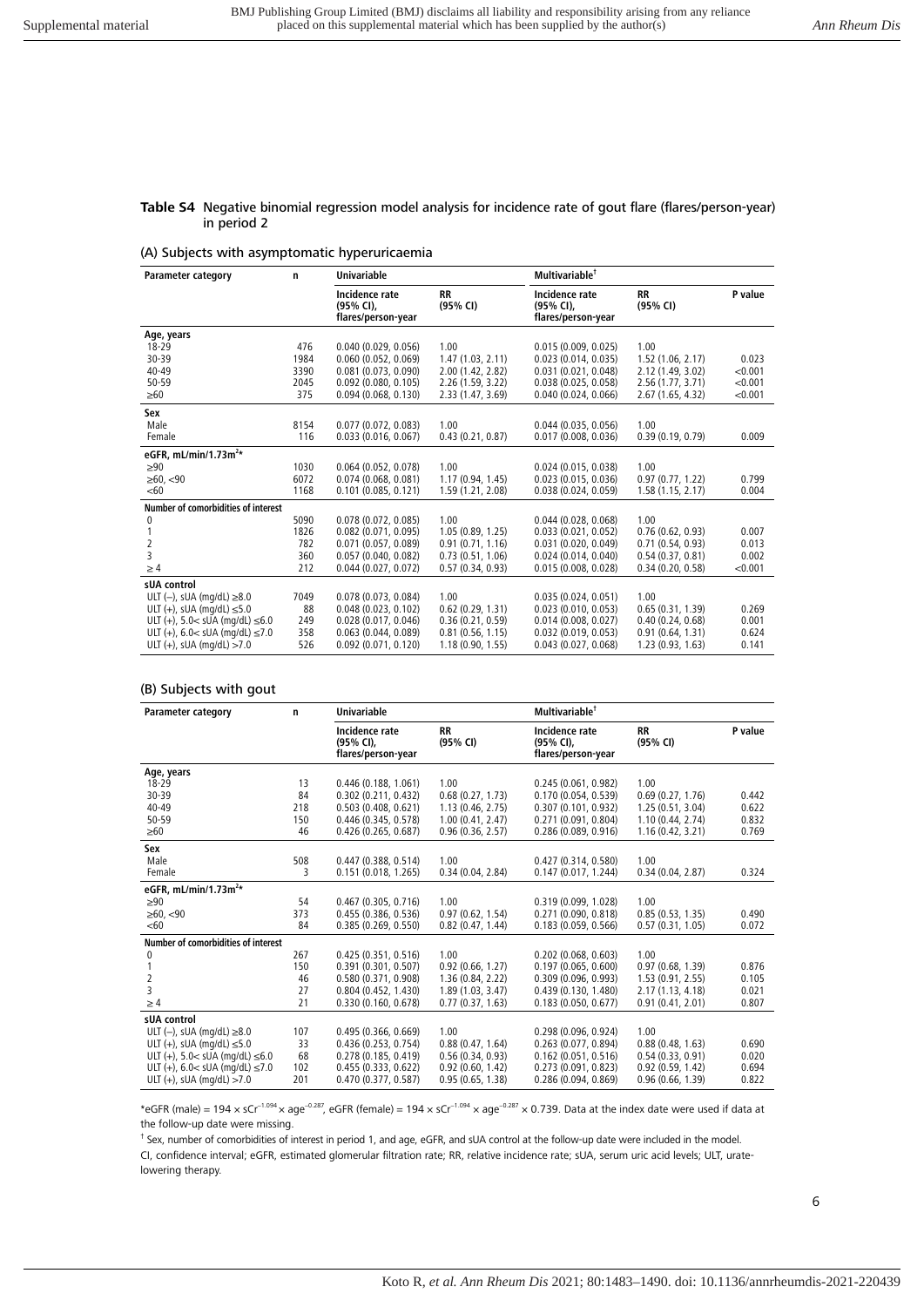|                                  | Original cohort         |                                | IPW cohort (ATE) |                          |                                | IPW cohort (ATT) |                         |                                | PS matched cohort |                         |                                |                |
|----------------------------------|-------------------------|--------------------------------|------------------|--------------------------|--------------------------------|------------------|-------------------------|--------------------------------|-------------------|-------------------------|--------------------------------|----------------|
|                                  | sUA                     |                                | Standardized sUA |                          |                                | Standardized sUA |                         |                                | Standardized sUA  |                         |                                | Standardized   |
|                                  |                         | $\leq$ 6.0 mg/dL $>$ 6.0 mg/dL | difference       |                          | $\leq$ 6.0 mg/dL $>$ 6.0 mg/dL | difference       |                         | $\leq$ 6.0 mg/dL $>$ 6.0 mg/dL | difference        |                         | $\leq$ 6.0 mg/dL $>$ 6.0 mg/dL | difference     |
|                                  | $n = 337$               | $n = 884$                      |                  | $n = 1184$               | $n = 1232$                     |                  | $n = 337$               | $n = 348$                      |                   | $n = 336$               | $n = 336$                      |                |
| Age, years                       |                         |                                |                  |                          |                                |                  |                         |                                |                   |                         |                                |                |
| Mean±SD                          | 49.0<br>± 8.8           | 46.2<br>± 9.3                  | 0.32             | 47.6<br>± 9.2            | 47.1<br>± 9.3                  | 0.05             | 49.0<br>$\pm$ 8.8       | 49.4<br>± 8.9                  | $-0.04$           | 49.0<br>± 8.8           | 49.1<br>± 8.3                  | $-0.01$        |
| n(%)                             |                         |                                |                  |                          |                                |                  |                         |                                |                   |                         |                                |                |
| 18-19                            | $\pmb{0}$               | $\mathbf{0}$                   | $\overline{a}$   | $\pmb{0}$                | $\Omega$                       | $\overline{a}$   | 0                       | $\pmb{0}$                      | $\overline{a}$    | 0                       | 0                              |                |
| $20 - 29$                        | 4(1.2)                  | 40 (4.5)                       | $-0.20$          | 31(2.6)                  | 47 (3.8)                       | $-0.07$          | 4(1.2)                  | 7(1.9)                         | $-0.06$           | 4(1.2)                  | 6(1.8)                         | $-0.05$        |
| 30-39                            | 47 (13.9)               | 152 (17.2)                     | $-0.09$          | 211 (17.8)               | 187 (15.2)                     | 0.07             | 47 (13.9)               | 35 (10.2)                      | 0.12              | 47 (14.0)               | 29 (8.6)                       | 0.17           |
| 40-49                            | 114 (33.8)              | 372 (42.1)                     | $-0.17$          | 413 (34.9)               | 501 (40.6)                     | $-0.12$          | 114 (33.8)              | 129 (37.0)                     | $-0.07$           | 113 (33.6)              | 133 (39.6)                     | $-0.12$        |
| 50-59                            | 136 (40.4)              | 261 (29.5)                     | 0.23             | 425 (35.9)               | 399 (32.4)                     | 0.07             | 136 (40.4)              | 138 (39.7)                     | 0.01              | 136 (40.5)              | 136 (40.5)                     | 0.00           |
| 60-69                            | 35 (10.4)               | 57(6.4)                        | 0.14             | 103(8.7)                 | 94 (7.7)                       | 0.04             | 35 (10.4)               | 37(10.7)                       | $-0.01$           | 35 (10.4)               | 30 (8.9)                       | 0.05           |
| $\geq 70$                        | 1(0.3)                  | 2(0.2)                         | 0.01             | 2(0.2)                   | 4(0.3)                         | $-0.03$          | 1(0.3)                  | 2(0.5)                         | $-0.04$           | 1(0.3)                  | 2(0.6)                         | $-0.04$        |
| Sex, n (%)                       |                         |                                |                  |                          |                                |                  |                         |                                |                   |                         |                                |                |
| Male                             | 330 (97.9)              | 872 (98.6)                     | $-0.06$          |                          | 1168 (98.6) 1214 (98.5)        | 0.01             | 330 (97.9)              | 342 (98.2)                     | $-0.02$           | 329 (97.9)              | 330 (98.2)                     | $-0.02$        |
| Female                           | 7(2.1)                  | 12(1.4)                        |                  | 16(1.4)                  | 18 (1.5)                       |                  | 7(2.1)                  | 6(1.8)                         |                   | 7(2.1)                  | 6(1.8)                         |                |
| eGFR, mL/min/1.73 $m2$ *         |                         |                                |                  |                          |                                |                  |                         |                                |                   |                         |                                |                |
| Mean±SD                          | 72.93<br>± 17.21        | 71.53<br>± 15.11               | 0.09             | 71.67<br>± 16.85         | 72.36<br>± 16.22               | $-0.04$          | 72.93<br>± 17.21        | 74.45<br>± 18.61               | $-0.08$           | 72.69<br>± 16.62        | 72.52<br>± 15.90               | 0.01           |
| n(%)                             |                         |                                |                  |                          |                                |                  |                         |                                |                   |                         |                                |                |
| $\geq 90$                        | 40 (11.9)               | 93 (10.5)                      | 0.04             | 117 (9.8)                | $150(12.2) -0.07$              |                  | 40 (11.9)               | 57 (16.4)                      | $-0.13$           | 39 (11.6)               | 46 (13.7)                      | $-0.06$        |
| ≥60, < 90                        | 243 (72.1)              | 603 (68.2)                     | 0.09             | 822 (69.4)               | 841 (68.3)                     | 0.03             | 243 (72.1)              | 238 (68.5)                     | 0.08              | 243 (72.3)              | 237 (70.5)                     | 0.04           |
| ≥30, <60                         | 46 (13.6)               | 183 (20.7)                     | $-0.19$          | 217 (18.4)               | 233 (18.9)                     | $-0.01$          | 46 (13.6)               | 50 (14.3)                      | $-0.02$           | 46 (13.7)               | 50 (14.9)                      | $-0.03$        |
| ≥15, < 30                        | 3(0.9)                  | 4(0.5)                         | 0.05             | 7(0.6)                   | 7(0.5)                         | 0.00             | 3(0.9)                  | 3(0.8)                         | 0.01              | 3(0.9)                  | 2(0.6)                         | 0.03           |
| $<$ 15                           | 5(1.5)                  | 1(0.1)                         | 0.15             | 21(1.8)                  | 1(0.1)                         | 0.17             | 5(1.5)                  | $\pmb{0}$                      | 0.16              | 5(1.5)                  | 1(0.3)                         | 0.13           |
| $\geq 60$                        |                         | 696 (78.7)                     | 0.13             |                          | 992 (80.5)                     | $-0.03$          |                         | 296 (84.9)                     | $-0.02$           |                         |                                | $-0.01$        |
| <60                              | 283 (84.0)<br>54 (16.0) | 188 (21.3)                     |                  | 939 (79.3)<br>245 (20.7) | 241 (19.5)                     |                  | 283 (84.0)<br>54 (16.0) | 53 (15.1)                      |                   | 282 (83.9)<br>54 (16.1) | 283 (84.2)<br>53 (15.8)        |                |
|                                  |                         |                                |                  |                          |                                |                  |                         |                                |                   |                         |                                |                |
| sUA, mg/dL                       | 5.30                    | 7.48                           |                  | 5.26                     | 7.44                           |                  | 5.30                    | 7.33                           |                   | 5.30                    | 7.30                           |                |
| Mean±SD                          | $\pm 0.65$              | ±0.99                          | $-2.60$          | ± 0.72                   | ± 0.98                         | $-2.54$          | ± 0.65                  | $\pm 0.94$                     | $-2.52$           | ± 0.65                  | ± 0.90                         | $-2.56$        |
| Comorbidities of interest, n (%) |                         |                                |                  |                          |                                |                  |                         |                                |                   |                         |                                |                |
| Hypertension                     | 173 (51.3)              | 339 (38.3)                     | 0.26             | 533 (45.0)               | 524 (42.5)                     | 0.05             | 173 (51.3)              | 185 (53.2)                     | $-0.04$           | 172 (51.2)              | 163 (48.5)                     | 0.05           |
| Type 2 diabetes                  | 62 (18.4)               | 134 (15.2)                     | 0.09             | 205 (17.3)               | 207 (16.8)                     | 0.01             | 62 (18.4)               | 73 (20.8)                      | $-0.06$           | 62 (18.5)               | 66 (19.6)                      | $-0.03$        |
| Ischemic heart disease           | 19 (5.6)                | 37(4.2)                        | 0.07             | 62(5.2)                  | 57 (4.6)                       | 0.03             | 19(5.6)                 | 20(5.7)                        | 0.00              | 19(5.7)                 | 22(6.5)                        | $-0.04$        |
| Heart failure                    | 16(4.7)                 | 36(4.1)                        | 0.03             | 64 (5.4)                 | 53 (4.3)                       | 0.05             | 16(4.7)                 | 17 (4.9)                       | $-0.01$           | 16(4.8)                 | 19(5.7)                        | $-0.04$        |
| Cerebrovascular disease          | 20(5.9)                 | 35 (4.0)                       | 0.09             | 55 (4.6)                 | 55 (4.5)                       | 0.01             | 20 (5.9)                | 20(5.8)                        | 0.01              | 19(5.7)                 | 14(4.2)                        | 0.07           |
| Hyperlipidaemia                  | 196 (58.2)              | 458 (51.8)                     | 0.13             | 651 (55.0)               | 664 (53.9)                     | 0.02             | 196 (58.2)              | 206 (59.1)                     | $-0.02$           | 195 (58.0)              | 191 (56.8)                     | 0.02           |
| Number of comorbidities, n (%)   |                         |                                |                  |                          |                                |                  |                         |                                |                   |                         |                                |                |
| $\pmb{0}$                        | 61(18.1)                | 228 (25.8)                     | $-0.19$          | 257 (21.7)               | 286 (23.2)                     | $-0.04$          | 61(18.1)                | 58 (16.6)                      | 0.04              | 61(18.2)                | 61(18.2)                       | 0.00           |
| $\overline{1}$                   | 116 (34.4)              | 306 (34.6)                     | 0.00             | 410 (34.7)               | 423 (34.3)                     | 0.01             | 116 (34.4)              | 117 (33.5)                     | 0.02              | 116 (34.5)              | 120 (35.7)                     | $-0.02$        |
| $\overline{2}$                   | 84 (24.9)               | 205 (23.2)                     | 0.04             | 263 (22.2)               | 300 (24.3)                     | $-0.05$          | 84 (24.9)               | 95 (27.2)                      | $-0.05$           | 84 (25.0)               | 92 (27.4)                      | $-0.05$        |
| 3                                | 52 (15.4)               | 94 (10.6)                      | 0.14             | 164 (13.9)               | 151 (12.2)                     | 0.05             | 52 (15.4)               | 57 (16.3)                      | $-0.02$           | 51 (15.2)               | 38 (11.3)                      | 0.11           |
| $\overline{4}$                   | 20 (5.9)                | 32(3.6)                        | 0.11             | 60(5.1)                  | 47 (3.9)                       | 0.06             | 20 (5.9)                | 15(4.4)                        | 0.07              | 20(6.0)                 | 16 (4.8)                       | 0.05           |
| 5                                | 4(1.2)                  | 14(1.6)                        | $-0.03$          | 29(2.5)                  | 20(1.6)                        | 0.06             | 4(1.2)                  | 6(1.7)                         | $-0.05$           | 4(1.2)                  | 8(2.4)                         | $-0.09$        |
| 6                                | $\pmb{0}$               | 4(0.5)                         | $-0.10$          | $\pmb{0}$                | 5(0.4)                         | $-0.09$          | 0                       | 1(0.2)                         | $-0.06$           | 0                       | 1(0.3)                         | $-0.08$        |
| $\overline{7}$                   | $\pmb{0}$               | 1(0.1)                         | $-0.05$          | $\mathbf 0$              | 1(0.1)                         | $-0.04$          | $\mathbf{0}$            | $\mathbf 0$                    | $-0.03$           | $\mathbf 0$             | $\mathbf 0$                    | $\overline{a}$ |
| Concomitant medications, n (%)   |                         |                                |                  |                          |                                |                  |                         |                                |                   |                         |                                |                |
| Antihyperlipidaemic drug         | 156 (46.3)              | 281 (31.8)                     | 0.30             | 450 (38.0)               | 450 (36.5)                     | 0.03             | 156 (46.3)              | 169 (48.6)                     | $-0.05$           | 155 (46.1)              | 160 (47.6)                     | $-0.03$        |
| ACE inhibitor                    | 9(2.7)                  | 19(2.1)                        | 0.03             | 30(2.6)                  | 28(2.3)                        | 0.02             | 9(2.7)                  | 9(2.5)                         | 0.01              | 9(2.7)                  | 12(3.6)                        | $-0.05$        |
| ARB                              | 115 (34.1)              | 222 (25.1)                     | 0.20             | 336 (28.4)               | 338 (27.4)                     | 0.02             | 115 (34.1)              | 116 (33.3)                     | 0.02              | 114 (33.9)              | 114 (33.9)                     | 0.00           |
| Diuretic drug                    | 18(5.3)                 | 53 (6.0)                       | $-0.03$          | 71(6.0)                  | 72 (5.8)                       | 0.01             | 18(5.3)                 | 19 (5.4)                       | 0.00              | 18(5.4)                 | 22(6.5)                        | $-0.05$        |
| Antidiabetic drug                | 24(7.1)                 | 47 (5.3)                       | 0.07             | 75 (6.3)                 | 81(6.6)                        | $-0.01$          | 24(7.1)                 | 34 (9.7)                       | $-0.09$           | 24(7.1)                 | 26(7.7)                        | $-0.02$        |

#### **Table S5** Distribution of baseline characteristics between groups in the original, IPW, and PS matched cohorts (subjects with asymptomatic hyperuricaemia who were prescribed ULT)

\*eGFR (male) = 194 × sCr<sup>-1.094</sup> × age<sup>-0.287</sup>, eGFR (female) = 194 × sCr<sup>-1.094</sup> × age<sup>-0.287</sup> × 0.739. Data at the index date were used if data at the follow-up date were missing.

ACE, angiotensin-converting enzyme; ARB, angiotensin II receptor blocker; ATE, average treatment effect; ATT, average treatment effect for treated; eGFR, estimated glomerular filtration rate; IPW, inverse probability weighting; PS, propensity score; SD, standard deviation; sUA, serum uric acid levels; ULT, urate-lowering therapy.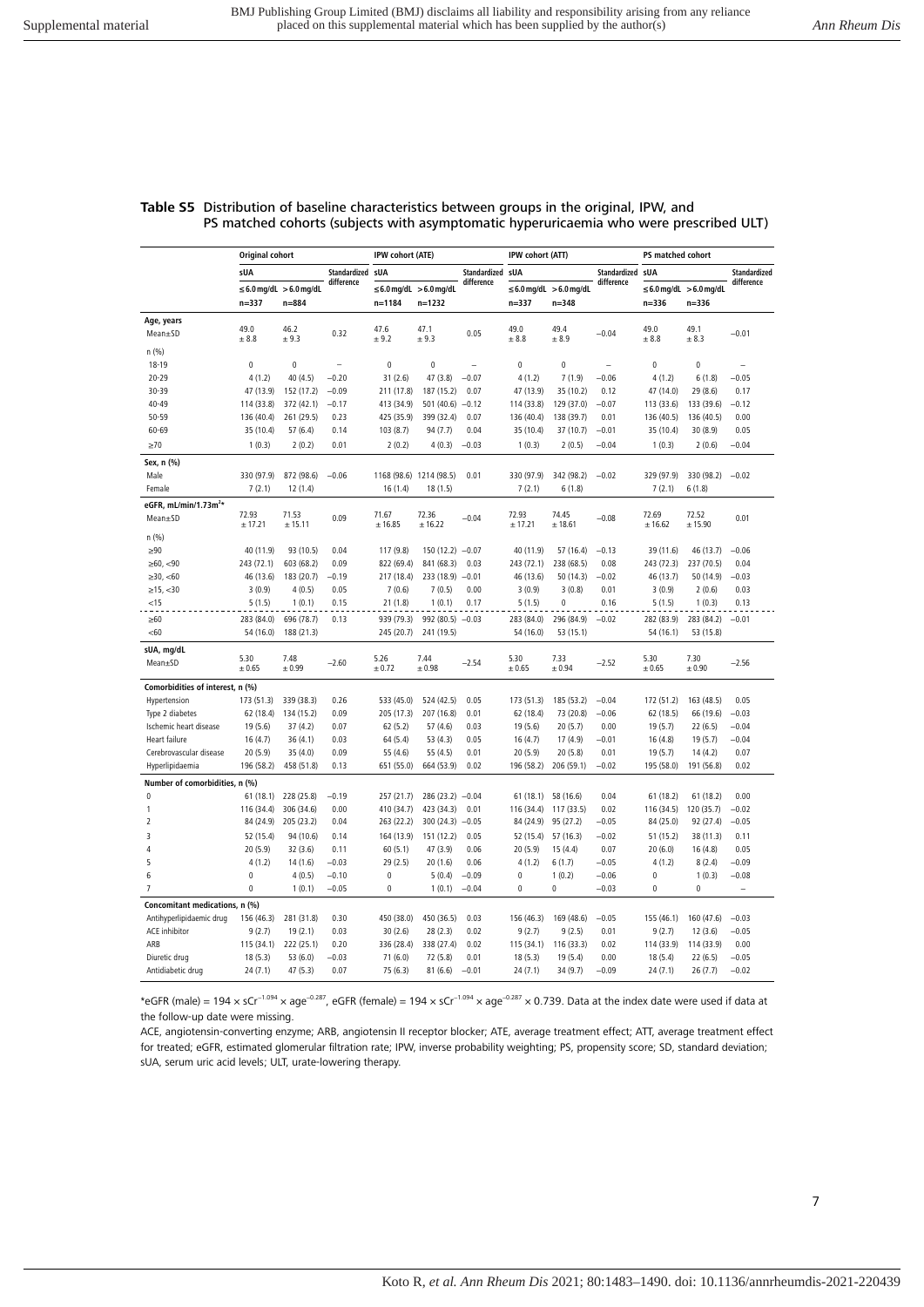#### **Table S6** Hazard ratio for sUA ≤6.0mg/dL compared to >6.0 mg/dL in subjects with asymptomatic hyperuricaemia (Cox proportional hazards model)

| <b>Analysis</b>                     | Analysis set      | HR (95% CI)      | P value |
|-------------------------------------|-------------------|------------------|---------|
| Weighted*                           | IPW cohort (ATE)  | 0.48(0.30, 0.79) | 0.004   |
| Weighted*                           | IPW cohort (ATT)  | 0.48(0.30, 0.75) | 0.002   |
| Unadjusted                          | PS matched cohort | 0.36(0.22, 0.58) | < 0.001 |
| Unadjusted                          | Original cohort   | 0.43(0.27, 0.66) | < 0.001 |
| Multivariable adjusted <sup>†</sup> | Original cohort   | 0.44(0.28, 0.69) | < 0.001 |
|                                     |                   |                  |         |

\* Using Robust variance.

† Sex, number of comorbidities of interest in period 1, and age, eGFR, and sUA (≤6.0mg/dL/>6.0mg/dL) at the follow-up date were included in the model.

ATE, average treatment effect; ATT, average treatment effect for the treated; CI, confidence interval; eGFR, estimated glomerular filtration rate; HR, hazard ratio; IPW, inverse probability weighting; PS, propensity score; sUA, serum uric acid levels.